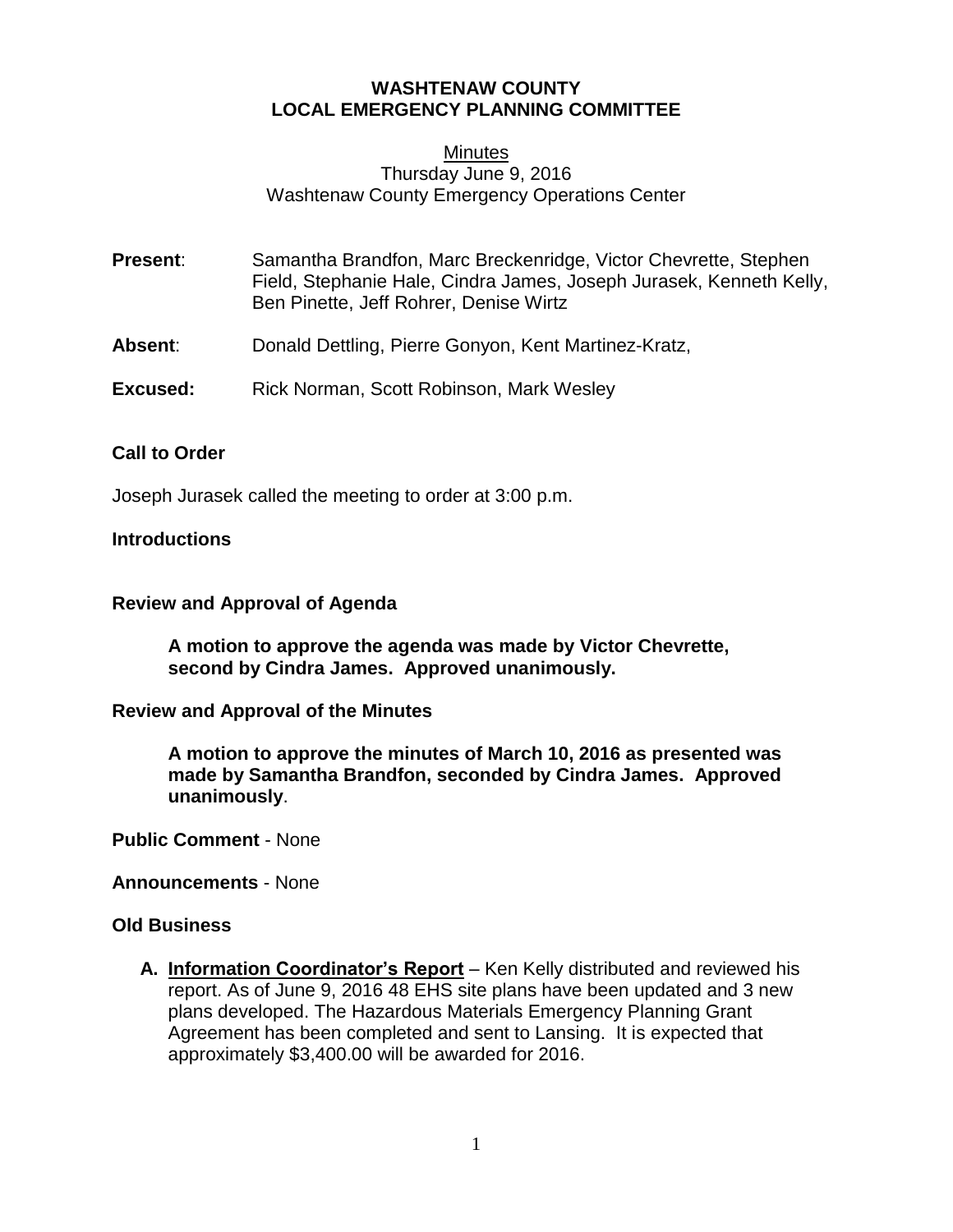**B. Emergency Coordinator's Report** – Marc Breckenridge reported that there have been no releases or incidents since the last meeting. Marc reviewed the Hazard rankings, how the categories were developed and why they are in the order listed. Those present discussed available resources within the community and organizations that can be used to manage multiple types of emergency events such as disease outbreaks, fixed site or community emergencies. Marc also reviewed current pipeline plans and maps. Victor Chevrette provided information on the pipeline rupture that occurred in Lyndon Township. Marc provided information on the plans to update/improve the Nixle services to include critical warnings that will automatically be sent to individuals who subscribe with the free service. Marc provided those present with the newest Emergency Response Guidebook published by the Department of Transportation.

| <b>HAZARD</b>                                                         | Ranking        |
|-----------------------------------------------------------------------|----------------|
| Convective Weather (Severe Winds, Lightning, Tornados,<br>Hailstorms) | 1              |
| Hazardous Materials Incidents: Transportation                         | $\overline{2}$ |
| Hazardous Materials Incidents: Fixed Site                             | 3              |
| Severe Winter Weather Hazards (Ice/Sleet Storms and Snow<br>Storms)   | 4              |
| <b>Infrastructure Failures</b>                                        | 5              |
| Transportation Accidents: Air and Land                                | 6              |
| <b>Extreme Temperatures</b>                                           | $\overline{7}$ |
| Flood Hazards: Riverine/Urban Flooding                                | 8              |
| <b>Public Health Emergencies</b>                                      | 9              |
| Petroleum and Natural Gas Pipeline Accidents                          | 10             |
| <b>Nuclear Attack</b>                                                 | 11             |
| Oil and Gas Well Accidents                                            | 12             |
| Fire Hazards: Structural Fires                                        | 13             |
| Flood Hazards: Dam Failures                                           | 14             |
| <b>Fire Hazards: Wildfires</b>                                        | 15             |
| Sabotage & Terrorism                                                  | 16             |
| <b>Drought</b>                                                        | 17             |
| Earthquakes                                                           | 18             |
| <b>Nuclear Power Plant Accidents</b>                                  | 19             |
| <b>Civil Disturbances</b>                                             | 20             |
| Fire Hazards: Scrap Tire Fires                                        | 21             |
| Infestation (Emerald Ash Borer, Gypsy Moth)                           | 22             |